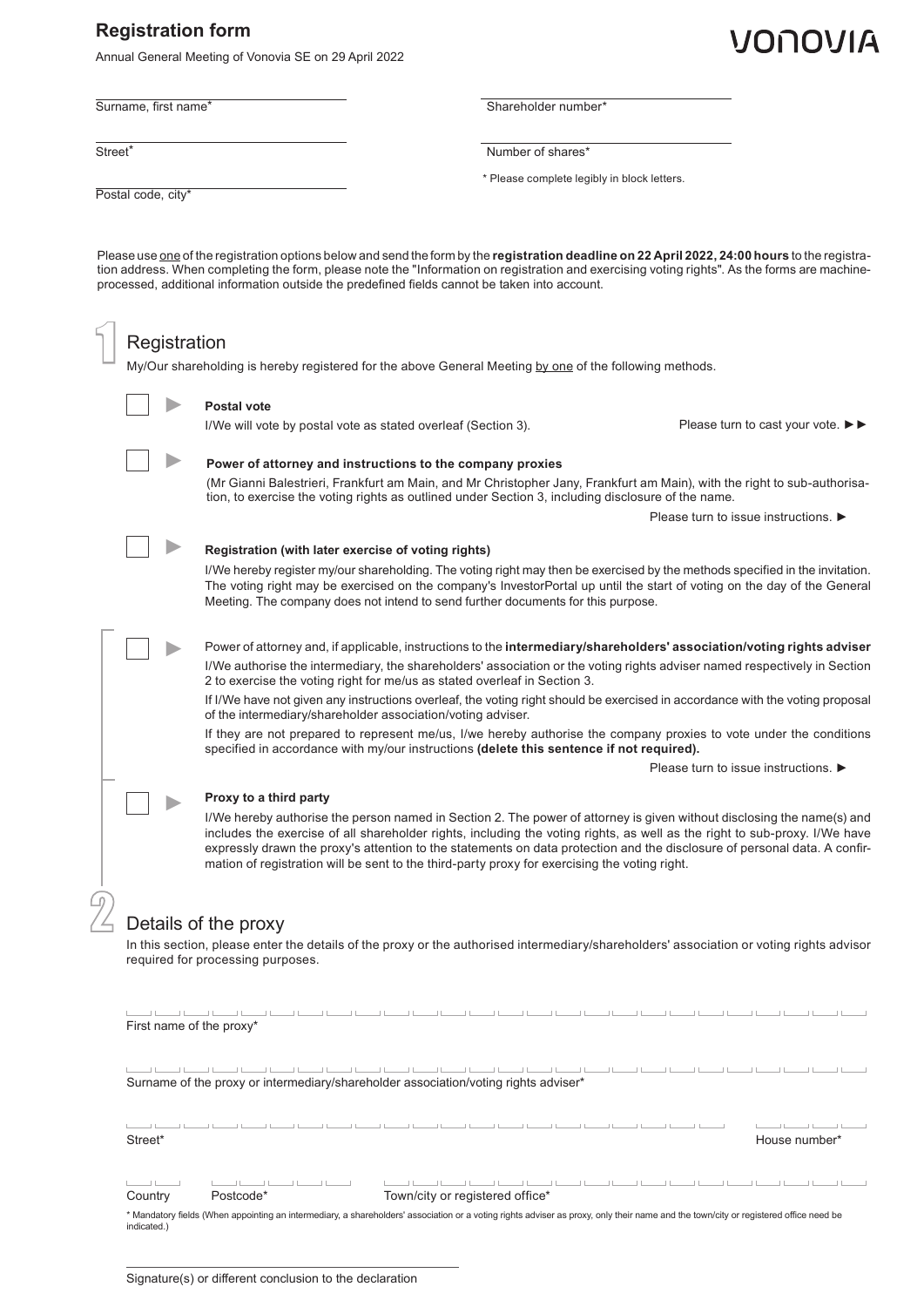# **Registration form**

Annual General Meeting of Vonovia SE on 29 April 2022

|                     | Surname, first name*                                                                              | Shareholder number*                                                                                                                                                                                                                                                                                    |     |  |  |
|---------------------|---------------------------------------------------------------------------------------------------|--------------------------------------------------------------------------------------------------------------------------------------------------------------------------------------------------------------------------------------------------------------------------------------------------------|-----|--|--|
| Street <sup>*</sup> |                                                                                                   | Number of shares*                                                                                                                                                                                                                                                                                      |     |  |  |
|                     |                                                                                                   | * Please complete legibly in block letters.                                                                                                                                                                                                                                                            |     |  |  |
|                     | Postal code, city*                                                                                |                                                                                                                                                                                                                                                                                                        |     |  |  |
|                     | $Voting$ (postal vote or issuing instructions for exercising voting rights)                       |                                                                                                                                                                                                                                                                                                        |     |  |  |
|                     | Proposed resolutions according to the Federal Gazette                                             |                                                                                                                                                                                                                                                                                                        | Yes |  |  |
|                     |                                                                                                   |                                                                                                                                                                                                                                                                                                        |     |  |  |
| 3.                  |                                                                                                   | Formal approval of the actions of the members of the Management Board in the 2021 financial year                                                                                                                                                                                                       |     |  |  |
| 4.                  | Formal approval of the actions of the members of the Supervisory Board in the 2021 financial year |                                                                                                                                                                                                                                                                                                        |     |  |  |
| 5.                  |                                                                                                   | Election of the auditors of the annual financial statements and the consolidated financial statements<br>a) Election of the auditors of the annual financial statements and the consolidated financial<br>statements for the 2022 financial year and for the potential review of the interim financial |     |  |  |
| b)                  |                                                                                                   | Election of the auditors for the potential review of the interim financial reports for the first                                                                                                                                                                                                       |     |  |  |
| 6.                  |                                                                                                   |                                                                                                                                                                                                                                                                                                        |     |  |  |
|                     | 7. Amendment of compensation for Supervisory Board members and corresponding amendment            |                                                                                                                                                                                                                                                                                                        |     |  |  |
|                     | Election of members of the Supervisory Board                                                      |                                                                                                                                                                                                                                                                                                        |     |  |  |
| a)                  |                                                                                                   |                                                                                                                                                                                                                                                                                                        |     |  |  |
| b)                  |                                                                                                   |                                                                                                                                                                                                                                                                                                        |     |  |  |
| 9.                  |                                                                                                   |                                                                                                                                                                                                                                                                                                        |     |  |  |
|                     |                                                                                                   |                                                                                                                                                                                                                                                                                                        |     |  |  |
|                     | 11. Renewal of authorization for the use of derivatives in the context of acquiring               |                                                                                                                                                                                                                                                                                                        |     |  |  |
|                     |                                                                                                   | You can cast your vote on properly submitted, admissible countermotions and nominations in the InvestorPortal.                                                                                                                                                                                         |     |  |  |
| А.<br>A1            | Specification of the message<br>Unique identifier of the event                                    | 726123a821b9eb11811f005056888925                                                                                                                                                                                                                                                                       |     |  |  |
| A2                  | Type of message                                                                                   | Notice of the Annual General Meeting                                                                                                                                                                                                                                                                   |     |  |  |
| В.<br><b>B1</b>     | Specification of the issuer<br><b>ISIN</b>                                                        | DE000A1ML7J1                                                                                                                                                                                                                                                                                           |     |  |  |
| <b>B2</b>           | Name of issuer                                                                                    | Vonovia SE                                                                                                                                                                                                                                                                                             |     |  |  |
| С.                  | Specification of the meeting                                                                      |                                                                                                                                                                                                                                                                                                        |     |  |  |

| C.             | Specification of the meeting   |                                                                                                                                                                                                                                                                                                                                                                                                |
|----------------|--------------------------------|------------------------------------------------------------------------------------------------------------------------------------------------------------------------------------------------------------------------------------------------------------------------------------------------------------------------------------------------------------------------------------------------|
| C1             | Date of the meeting            | 29 April 2022                                                                                                                                                                                                                                                                                                                                                                                  |
| C <sub>2</sub> | Time of the meeting            | 8:00 hours UTC (10:00 hours CEST)                                                                                                                                                                                                                                                                                                                                                              |
| C3             | Type of meeting                | Virtual Annual General Meeting without the physical attendance of shareholders<br>or their proxy representatives                                                                                                                                                                                                                                                                               |
| C4             | Location of the meeting        | URL of the Company's InvestorPortal permitting users to access and follow (in<br>vision and sound) the Annual General Meeting as well as to exercise their<br>shareholder rights: https://investors.vonovia.de/agm<br>Place of the meeting within the meaning of the German Stock Corporation Act<br>(AktG): Business premises of Vonovia SE, Universitätsstraße 133, 44803 Bochum,<br>Germany |
| C5             | <b>Technical Record Date</b>   | Technical Record Date:<br>22 April 2022, 22:00 hours UTC (24:00 hours CEST) (registered shares)                                                                                                                                                                                                                                                                                                |
| C <sub>6</sub> | Uniform Resource Locator (URL) | Website to the meeting: https://investors.vonovia.de/agm                                                                                                                                                                                                                                                                                                                                       |
|                | .                              |                                                                                                                                                                                                                                                                                                                                                                                                |

#### **D. Participation in the Annual General Meeting**